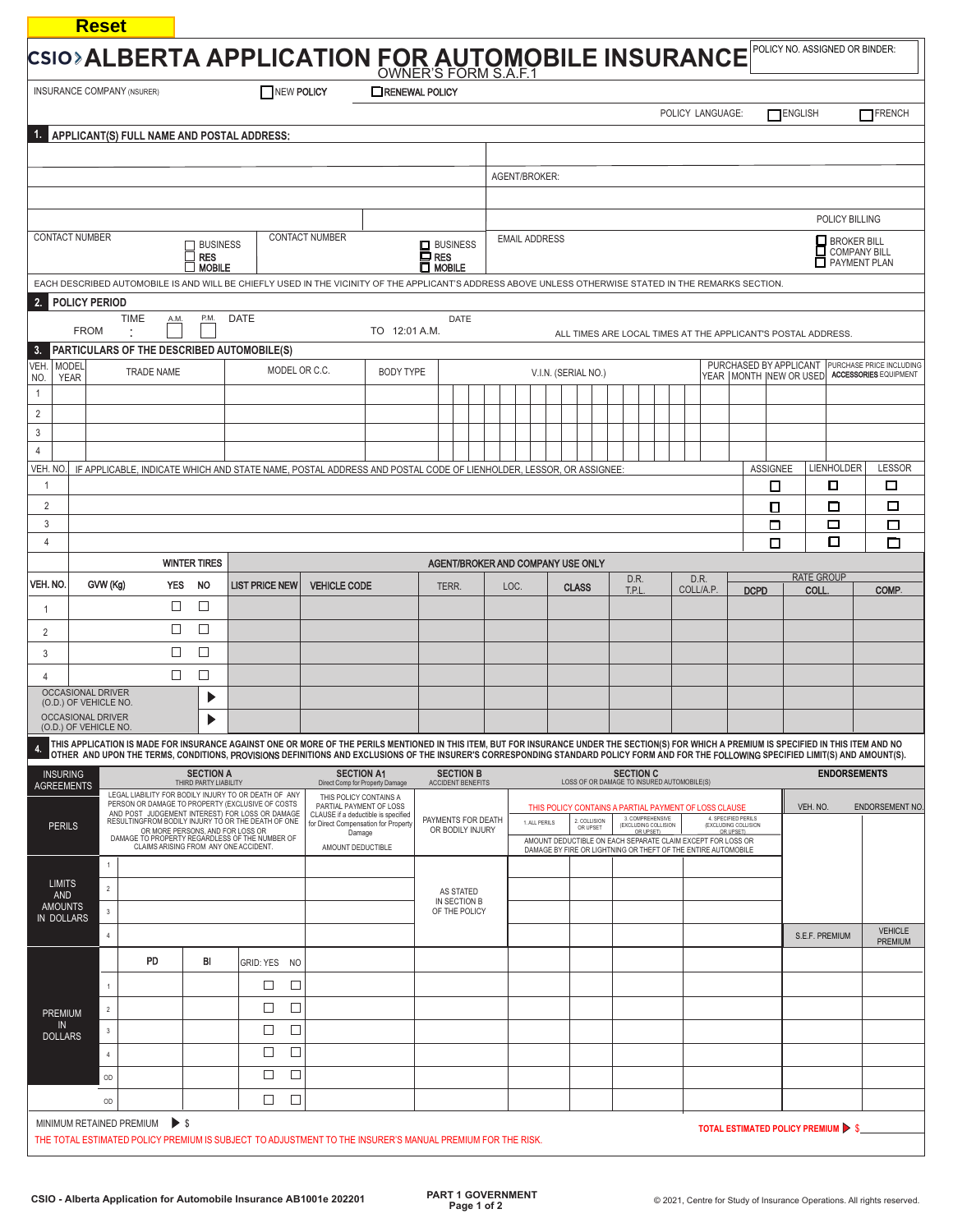|                                     |                                                                                                                                                                                                                                                                               |                                           |          |                                                                                                                                                                                                                                                                      |                    |                        |                                               |          |          | <b>OWNER'S FORM S.A.F.1</b>                                                                                                                                                                                                                                                                                                                                                                     |                             | CSIO>ALBERTA APPLICATION FOR AUTOMOBILE INSURANCE                                                                                                                                                                                                                                                                                                                                                                                                                |               |                                                                        |                                     | POLICY NO. ASSIGNED OR BINDER:                                                                                               |
|-------------------------------------|-------------------------------------------------------------------------------------------------------------------------------------------------------------------------------------------------------------------------------------------------------------------------------|-------------------------------------------|----------|----------------------------------------------------------------------------------------------------------------------------------------------------------------------------------------------------------------------------------------------------------------------|--------------------|------------------------|-----------------------------------------------|----------|----------|-------------------------------------------------------------------------------------------------------------------------------------------------------------------------------------------------------------------------------------------------------------------------------------------------------------------------------------------------------------------------------------------------|-----------------------------|------------------------------------------------------------------------------------------------------------------------------------------------------------------------------------------------------------------------------------------------------------------------------------------------------------------------------------------------------------------------------------------------------------------------------------------------------------------|---------------|------------------------------------------------------------------------|-------------------------------------|------------------------------------------------------------------------------------------------------------------------------|
| 5.                                  |                                                                                                                                                                                                                                                                               |                                           |          | LIST ALL DRIVERS OF THE DESCRIBED AUTOMOBILE(S) IN THE HOUSEHOLD OR BUSINESS                                                                                                                                                                                         |                    |                        |                                               |          |          |                                                                                                                                                                                                                                                                                                                                                                                                 |                             |                                                                                                                                                                                                                                                                                                                                                                                                                                                                  |               |                                                                        |                                     |                                                                                                                              |
| Driver<br>No.                       |                                                                                                                                                                                                                                                                               |                                           |          |                                                                                                                                                                                                                                                                      |                    |                        | <b>NAME</b><br>(as shown on Driver's Licence) |          |          |                                                                                                                                                                                                                                                                                                                                                                                                 |                             |                                                                                                                                                                                                                                                                                                                                                                                                                                                                  |               | DRIVER'S LICENCE NUMBER                                                |                                     | DATE OF BIRTH                                                                                                                |
| $\overline{1}$                      |                                                                                                                                                                                                                                                                               |                                           |          |                                                                                                                                                                                                                                                                      |                    |                        |                                               |          |          |                                                                                                                                                                                                                                                                                                                                                                                                 |                             |                                                                                                                                                                                                                                                                                                                                                                                                                                                                  |               |                                                                        |                                     |                                                                                                                              |
| $\overline{c}$<br>3                 |                                                                                                                                                                                                                                                                               |                                           |          |                                                                                                                                                                                                                                                                      |                    |                        |                                               |          |          |                                                                                                                                                                                                                                                                                                                                                                                                 |                             |                                                                                                                                                                                                                                                                                                                                                                                                                                                                  |               |                                                                        |                                     |                                                                                                                              |
| 4                                   |                                                                                                                                                                                                                                                                               |                                           |          |                                                                                                                                                                                                                                                                      |                    |                        |                                               |          |          |                                                                                                                                                                                                                                                                                                                                                                                                 |                             |                                                                                                                                                                                                                                                                                                                                                                                                                                                                  |               |                                                                        |                                     |                                                                                                                              |
|                                     |                                                                                                                                                                                                                                                                               |                                           |          |                                                                                                                                                                                                                                                                      |                    |                        |                                               |          |          |                                                                                                                                                                                                                                                                                                                                                                                                 |                             |                                                                                                                                                                                                                                                                                                                                                                                                                                                                  |               |                                                                        |                                     |                                                                                                                              |
| Driver<br>No.                       | STATE NUMBER OF YEARS LICENCED<br>APPROX. % USE OF VEHICLE<br>DRIVER TRAINING Y/N ATTACH<br>IN CANADA OR UNITED STATES<br>BY EACH DRIVER.<br>DTC CERT.<br><b>GRID STEP</b><br>DRIVER'S OCCUPATION<br>LIC. CLASS<br>DATE LIC.<br>YES NO<br>Veh. 2<br>Veh.3<br>Veh. 4<br>Veh. 1 |                                           |          |                                                                                                                                                                                                                                                                      |                    |                        |                                               |          |          |                                                                                                                                                                                                                                                                                                                                                                                                 |                             |                                                                                                                                                                                                                                                                                                                                                                                                                                                                  |               |                                                                        |                                     |                                                                                                                              |
| $\overline{1}$                      |                                                                                                                                                                                                                                                                               |                                           |          |                                                                                                                                                                                                                                                                      |                    |                        |                                               |          |          |                                                                                                                                                                                                                                                                                                                                                                                                 |                             |                                                                                                                                                                                                                                                                                                                                                                                                                                                                  |               |                                                                        |                                     |                                                                                                                              |
| 2<br>3                              |                                                                                                                                                                                                                                                                               |                                           |          |                                                                                                                                                                                                                                                                      |                    |                        |                                               |          |          |                                                                                                                                                                                                                                                                                                                                                                                                 |                             |                                                                                                                                                                                                                                                                                                                                                                                                                                                                  |               |                                                                        |                                     |                                                                                                                              |
| $\overline{4}$                      |                                                                                                                                                                                                                                                                               |                                           |          |                                                                                                                                                                                                                                                                      |                    |                        |                                               |          |          |                                                                                                                                                                                                                                                                                                                                                                                                 |                             |                                                                                                                                                                                                                                                                                                                                                                                                                                                                  |               |                                                                        |                                     |                                                                                                                              |
| 6(A)                                |                                                                                                                                                                                                                                                                               |                                           |          |                                                                                                                                                                                                                                                                      |                    |                        |                                               |          |          | GIVE PARTICULARS OF ALL CONVICTIONS ARISING FROM THE OPERATION OF ANY AUTOMOBILE DURING THE PAST FOUR YEARS.                                                                                                                                                                                                                                                                                    |                             |                                                                                                                                                                                                                                                                                                                                                                                                                                                                  |               |                                                                        |                                     |                                                                                                                              |
| <b>DRIVER</b><br>NO.                | DATE<br>YY/MM/DD                                                                                                                                                                                                                                                              |                                           |          |                                                                                                                                                                                                                                                                      | <b>DESCRIPTION</b> |                        |                                               |          |          | <b>DRIVER</b><br>NO.                                                                                                                                                                                                                                                                                                                                                                            | DATE<br>YY/MM/DD            |                                                                                                                                                                                                                                                                                                                                                                                                                                                                  |               | <b>DESCRIPTION</b>                                                     |                                     |                                                                                                                              |
|                                     |                                                                                                                                                                                                                                                                               |                                           |          |                                                                                                                                                                                                                                                                      |                    |                        |                                               |          |          |                                                                                                                                                                                                                                                                                                                                                                                                 |                             |                                                                                                                                                                                                                                                                                                                                                                                                                                                                  |               |                                                                        |                                     |                                                                                                                              |
|                                     |                                                                                                                                                                                                                                                                               |                                           |          |                                                                                                                                                                                                                                                                      |                    |                        |                                               |          |          |                                                                                                                                                                                                                                                                                                                                                                                                 |                             |                                                                                                                                                                                                                                                                                                                                                                                                                                                                  |               |                                                                        |                                     |                                                                                                                              |
|                                     |                                                                                                                                                                                                                                                                               |                                           |          |                                                                                                                                                                                                                                                                      |                    |                        |                                               |          |          |                                                                                                                                                                                                                                                                                                                                                                                                 |                             |                                                                                                                                                                                                                                                                                                                                                                                                                                                                  |               |                                                                        |                                     |                                                                                                                              |
| 6(B)                                |                                                                                                                                                                                                                                                                               |                                           |          |                                                                                                                                                                                                                                                                      |                    |                        |                                               |          |          |                                                                                                                                                                                                                                                                                                                                                                                                 |                             | GIVE PARTICULARS OF ALL ACCIDENTS OR CLAIMS ARISING FROM THE OWNERSHIP OR OPERATION OF ANY AUTOMOBILE DURING THE PAST SIX YEARS.                                                                                                                                                                                                                                                                                                                                 |               |                                                                        |                                     |                                                                                                                              |
| VEH                                 | <b>DRIVER</b>                                                                                                                                                                                                                                                                 | DATE                                      | TYPE OF  | <b>AMOUNT PAID</b>                                                                                                                                                                                                                                                   |                    | CLAIM AMOUNT REPAID TO |                                               |          |          |                                                                                                                                                                                                                                                                                                                                                                                                 |                             |                                                                                                                                                                                                                                                                                                                                                                                                                                                                  |               |                                                                        |                                     |                                                                                                                              |
| NO.                                 | NO.                                                                                                                                                                                                                                                                           | YY/MM/DD                                  | CLAIM    | OR ESTIMATE                                                                                                                                                                                                                                                          |                    | <b>INSURER</b>         |                                               |          |          |                                                                                                                                                                                                                                                                                                                                                                                                 |                             | <b>DESCRIPTION</b>                                                                                                                                                                                                                                                                                                                                                                                                                                               |               |                                                                        |                                     |                                                                                                                              |
|                                     |                                                                                                                                                                                                                                                                               |                                           |          |                                                                                                                                                                                                                                                                      |                    |                        |                                               |          |          |                                                                                                                                                                                                                                                                                                                                                                                                 |                             |                                                                                                                                                                                                                                                                                                                                                                                                                                                                  |               |                                                                        |                                     |                                                                                                                              |
|                                     |                                                                                                                                                                                                                                                                               |                                           |          |                                                                                                                                                                                                                                                                      |                    |                        |                                               |          |          |                                                                                                                                                                                                                                                                                                                                                                                                 |                             |                                                                                                                                                                                                                                                                                                                                                                                                                                                                  |               |                                                                        |                                     |                                                                                                                              |
|                                     |                                                                                                                                                                                                                                                                               |                                           |          |                                                                                                                                                                                                                                                                      |                    |                        |                                               |          |          |                                                                                                                                                                                                                                                                                                                                                                                                 |                             |                                                                                                                                                                                                                                                                                                                                                                                                                                                                  |               |                                                                        |                                     |                                                                                                                              |
| 7.                                  |                                                                                                                                                                                                                                                                               | SUSPENDED, CANCELLED OR LAPSED?           |          | HAS ANY DRIVER'S LICENCE, VEHICLE PERMIT OR SIMILAR AUTHORIZATION ISSUED TO THE APPLICANT OR<br>DRIVERS LISTED IN ITEM 5 ABOVE TO THE KNOWLEDGE OF THE APPLICANT BEEN OR CONTINUED TO BE                                                                             |                    |                        |                                               |          |          |                                                                                                                                                                                                                                                                                                                                                                                                 | $\Box$ YES $\Box$ NO        |                                                                                                                                                                                                                                                                                                                                                                                                                                                                  |               | IF YES, STATE PARTICULARS IN THE REMARKS SECTION.                      |                                     |                                                                                                                              |
| 8(A)                                |                                                                                                                                                                                                                                                                               |                                           |          | HAS ANY INSURER, TO THE KNOWLEDGE OF THE APPLICANT, CANCELLED, DECLINED OR REFUSED TO RENEW<br>OR ISSUE AUTOMOBILE INSURANCE TO THE APPLICANT WITHIN THE THREE YEARS? IF SO, STATE NAME OF<br>INSURER, AND POLICY NUMBER IF AVAILABLE, AND REASON.                   |                    |                        |                                               |          |          | 8(B)<br><b>INSURER</b>                                                                                                                                                                                                                                                                                                                                                                          | <b>AUTOMOBILE INSURANCE</b> | DETAILS OF APPLICANT'S MOST RECENT                                                                                                                                                                                                                                                                                                                                                                                                                               |               |                                                                        | PARTICULARS IN THE REMARKS SECTION. | DOES THE APPLICANT OWE ANY MONEY TO<br>ANOTHER INSURER RELATED TO AN ALBERTA<br>POLICY OF AUTO INSURANCE? IF YES, STATE      |
| <b>INSURER</b>                      |                                                                                                                                                                                                                                                                               |                                           |          |                                                                                                                                                                                                                                                                      |                    |                        |                                               |          |          | POLICY NO.                                                                                                                                                                                                                                                                                                                                                                                      |                             | <b>EXPIRY</b><br>DATE                                                                                                                                                                                                                                                                                                                                                                                                                                            |               |                                                                        | $\Box$ YES                          | $\square$ NO                                                                                                                 |
| <b>VEH</b>                          | 9(A)                                                                                                                                                                                                                                                                          | STATE THE USUAL<br><b>DISTANCE DRIVEN</b> | $9(B)$ . | <b>S THE VEHICLE</b><br>'USED TO                                                                                                                                                                                                                                     |                    |                        |                                               |          | $9(C)$ . | STATE THE USUAL %<br>OF ANNUAL                                                                                                                                                                                                                                                                                                                                                                  |                             | IS THE VEHICLE USED OUTSIDE<br>$9(D)$ .<br>OFCANADA? IF YES, STATE                                                                                                                                                                                                                                                                                                                                                                                               |               | $9(E)$ .                                                               | ARE THERE ANY MODIFICATIONS OR      | CUSTOMIZATIONS, OTHER THAN REPAIRS OR                                                                                        |
| NO.                                 |                                                                                                                                                                                                                                                                               | ANNUALLY.                                 |          | COMMUTE?                                                                                                                                                                                                                                                             |                    | YES NO                 | <b>DISTANCE</b><br>ONE WAY                    |          |          | KILOMETERS DRIVEN<br>FOR BUSINESS USE.                                                                                                                                                                                                                                                                                                                                                          |                             | PARTICULARS IN REMARKS SECTION<br>YES NO                                                                                                                                                                                                                                                                                                                                                                                                                         | NO. OF MONTHS |                                                                        |                                     | RESTORATIONS, THAT AFFECT THE ORIGINAL<br>MANUFACTURER'S DESIGN SPECFICATIONS OR<br>INCREASE THE VALUE OF THE AUTOMOBILE? IF |
| $\overline{1}$<br>$\overline{2}$    |                                                                                                                                                                                                                                                                               | km<br>km                                  |          | (DRIVING TO WORK,<br>SCHOOL OR PART-                                                                                                                                                                                                                                 | $\Box$<br>$\Box$   | П<br>□                 |                                               | km<br>km |          | ENTER 0 IF NO<br><b>BUSINESS USE.</b>                                                                                                                                                                                                                                                                                                                                                           |                             | П<br>%<br>□<br>%<br>$\Box$                                                                                                                                                                                                                                                                                                                                                                                                                                       |               |                                                                        |                                     | YES, STATE PARTICULARS IN REMARKS SECTION.                                                                                   |
| $\mathbf{3}$                        |                                                                                                                                                                                                                                                                               | km                                        |          | WAY SUCH AS TO<br>PUBLIC TRANSIT.)                                                                                                                                                                                                                                   | $\Box$             | ⊔                      |                                               | km       |          |                                                                                                                                                                                                                                                                                                                                                                                                 |                             | %<br>ப<br>$\Box$                                                                                                                                                                                                                                                                                                                                                                                                                                                 |               |                                                                        | YES                                 | NO.                                                                                                                          |
| $\overline{4}$<br><b>VEH</b><br>NO. | 10(A)                                                                                                                                                                                                                                                                         | km                                        |          | WILL THE AUTOMOBILE BE RENTED, LEASED, USED FOR CARRYING PASSENGERS<br>FOR COMPENSATION OR HIRE (EXAMPLES: TAXI, TRANSPORTATION NETWORK<br>AUTOMOBILE), CARRYING EXPLOSIVES OR CARRYING RADIOACTIVE MATERIAL,<br>EVEN ON AN OCCASIONAL BASIS? IF SO, PROVIDE DETAILS |                    | П                      | 10(B)                                         | km       |          |                                                                                                                                                                                                                                                                                                                                                                                                 |                             | %<br>П<br>П<br>WILL THE AUTOMOBILE BE USED FOR THE TRANSPORTATION OF GOODS (EXAMPLES: FREIGHT, FOOD, PARCELS) FOR REWARD,<br>EVEN ON AN OCCASIONAL BASIS? IF YES, STATE CLASS OF LICENCE OR CERTIFICATE AND RADIUS OF OPERATIONS.                                                                                                                                                                                                                                |               |                                                                        |                                     |                                                                                                                              |
| $\mathbf{1}$<br>$\overline{2}$      |                                                                                                                                                                                                                                                                               |                                           |          |                                                                                                                                                                                                                                                                      |                    |                        |                                               |          |          |                                                                                                                                                                                                                                                                                                                                                                                                 |                             |                                                                                                                                                                                                                                                                                                                                                                                                                                                                  |               |                                                                        |                                     |                                                                                                                              |
| $\mathbf{3}$                        |                                                                                                                                                                                                                                                                               |                                           |          |                                                                                                                                                                                                                                                                      |                    |                        |                                               |          |          |                                                                                                                                                                                                                                                                                                                                                                                                 |                             |                                                                                                                                                                                                                                                                                                                                                                                                                                                                  |               |                                                                        |                                     |                                                                                                                              |
| $\overline{4}$<br>11.               |                                                                                                                                                                                                                                                                               |                                           |          |                                                                                                                                                                                                                                                                      |                    |                        |                                               |          |          |                                                                                                                                                                                                                                                                                                                                                                                                 |                             | UNLESS OTHERWISE STATED, THE APPLICANT IS BOTH THE REGISTERED OWNER AND THE ACTUAL OWNER OF THE DESCRIBED AUTOMOBILE(S). IF NOT, STATE THE NAMES OF:                                                                                                                                                                                                                                                                                                             |               |                                                                        |                                     |                                                                                                                              |
|                                     | THE REGISTERED OWNER                                                                                                                                                                                                                                                          |                                           |          |                                                                                                                                                                                                                                                                      |                    |                        |                                               |          |          |                                                                                                                                                                                                                                                                                                                                                                                                 |                             |                                                                                                                                                                                                                                                                                                                                                                                                                                                                  |               |                                                                        |                                     |                                                                                                                              |
|                                     | THE ACTUAL OWNER                                                                                                                                                                                                                                                              |                                           |          |                                                                                                                                                                                                                                                                      |                    |                        |                                               |          |          |                                                                                                                                                                                                                                                                                                                                                                                                 |                             |                                                                                                                                                                                                                                                                                                                                                                                                                                                                  |               |                                                                        |                                     |                                                                                                                              |
|                                     | <b>REMARKS</b>                                                                                                                                                                                                                                                                |                                           |          |                                                                                                                                                                                                                                                                      |                    |                        |                                               |          |          |                                                                                                                                                                                                                                                                                                                                                                                                 |                             |                                                                                                                                                                                                                                                                                                                                                                                                                                                                  |               |                                                                        |                                     |                                                                                                                              |
| 13.                                 |                                                                                                                                                                                                                                                                               |                                           |          |                                                                                                                                                                                                                                                                      |                    |                        |                                               |          |          | a fraud, or (c) the insured wilfully makes a false statement in respect of a claim under the contract, a claim by the insured is invalid and the right of the insured to recover indemnity is forfeited.<br>risks and the proper rating of those risks. The information in the data bank is available to all insurance companies and insurance agents providing automobile insurance in Canada. |                             | If (a) an applicant for a contract (i) gives false particulars of the described automobile to be insured to the prejudice of the insurer, or (ii) knowingly misrepresents or falls to disclose in the application any fact req<br>The applicant(s) acknowledges that all of the information given by the applicant in Items 1 through 12 are true and the applicant hereby applics for a contract of automobile insurance to be based on the truth of the said i |               |                                                                        |                                     |                                                                                                                              |
|                                     |                                                                                                                                                                                                                                                                               |                                           |          |                                                                                                                                                                                                                                                                      |                    |                        |                                               |          |          |                                                                                                                                                                                                                                                                                                                                                                                                 |                             | CONSENT: I am applying for automobile insurance based on the information provided in this application. I authorize you to collect, use and disclose the information on this form and any additional information about my drivi<br>drivers from whom I declare I have obtained consent for these purposes. I understand that this personal information is necessary to assess the risk, issue the insurance contract, change the insurance contract, enew the ins |               |                                                                        |                                     |                                                                                                                              |
| DATE                                |                                                                                                                                                                                                                                                                               |                                           |          | SIGNATURE OF APPLICANT<br>CSIO - Alberta Application for Automobile Insurance AB1001e 202201                                                                                                                                                                         |                    |                        |                                               |          |          | <b>PART 1 GOVERNMENT</b>                                                                                                                                                                                                                                                                                                                                                                        |                             |                                                                                                                                                                                                                                                                                                                                                                                                                                                                  |               | © 2021, Centre for Study of Insurance Operations. All rights reserved. |                                     |                                                                                                                              |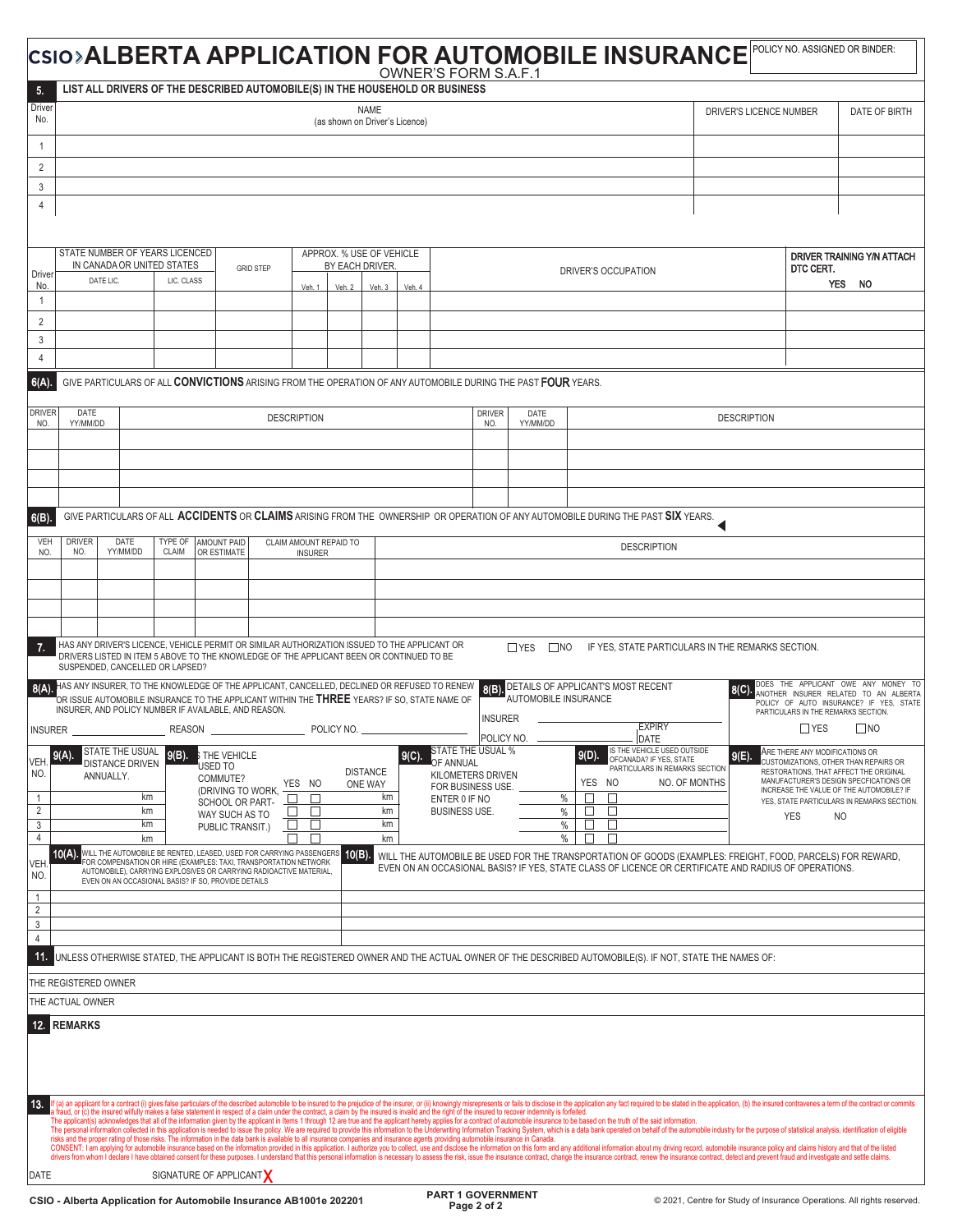## OPTIONAL ADDITIONAL COVERAGE (NOT REQUIRED FOR S.A.F. 1) **ALBERTA APPLICATION FOR AUTOMOBILE INSURANCE FOLICY NO. ASSIGNED:**

| 4. ENDORSEMENTS VEHICLE 1 | ADDITIONAL COVERAGES INCLUDING DISCOUNTS AND SURCHARGES |         |                    |            |      |         |
|---------------------------|---------------------------------------------------------|---------|--------------------|------------|------|---------|
| SEFN°.                    | <b>DESCRIPTION</b>                                      | LIMIT 1 | LIMIT 2            | DEDUCTIBLE | $\%$ | PREMIUM |
|                           |                                                         |         |                    |            |      |         |
|                           |                                                         |         |                    |            |      |         |
|                           |                                                         |         |                    |            |      |         |
|                           |                                                         |         |                    |            |      |         |
|                           |                                                         |         |                    |            |      |         |
|                           |                                                         |         |                    |            |      |         |
|                           |                                                         |         |                    |            |      |         |
|                           |                                                         |         |                    |            |      |         |
|                           |                                                         |         |                    |            |      |         |
|                           |                                                         |         |                    |            |      |         |
|                           |                                                         |         |                    |            |      |         |
|                           |                                                         |         |                    |            |      |         |
| 4. ENDORSEMENTS VEHICLE 2 | ADDITIONAL COVERAGES INCLUDING DISCOUNTS AND SURCHARGES |         |                    |            |      |         |
| SEFN°.                    | <b>DESCRIPTION</b>                                      | LIMIT 1 | LIMIT 2            | DEDUCTIBLE | $\%$ | PREMIUM |
|                           |                                                         |         |                    |            |      |         |
|                           |                                                         |         |                    |            |      |         |
|                           |                                                         |         |                    |            |      |         |
|                           |                                                         |         |                    |            |      |         |
|                           |                                                         |         |                    |            |      |         |
|                           |                                                         |         |                    |            |      |         |
|                           |                                                         |         |                    |            |      |         |
|                           |                                                         |         |                    |            |      |         |
|                           |                                                         |         |                    |            |      |         |
|                           |                                                         |         |                    |            |      |         |
|                           |                                                         |         |                    |            |      |         |
| 4. ENDORSEMENTS VEHICLE 3 | ADDITIONAL COVERAGES INCLUDING DISCOUNTS AND SURCHARGES |         |                    |            |      |         |
| SEFN°.                    | <b>DESCRIPTION</b>                                      | LIMIT 1 | LIMIT <sub>2</sub> | DEDUCTIBLE | $\%$ | PREMIUM |
|                           |                                                         |         |                    |            |      |         |
|                           |                                                         |         |                    |            |      |         |
|                           |                                                         |         |                    |            |      |         |
|                           |                                                         |         |                    |            |      |         |
|                           |                                                         |         |                    |            |      |         |
|                           |                                                         |         |                    |            |      |         |
|                           |                                                         |         |                    |            |      |         |
|                           |                                                         |         |                    |            |      |         |
|                           |                                                         |         |                    |            |      |         |
|                           |                                                         |         |                    |            |      |         |
|                           |                                                         |         |                    |            |      |         |
|                           |                                                         |         |                    |            |      |         |
| 4. ENDORSEMENTS VEHICLE 4 | ADDITIONAL COVERAGES INCLUDING DISCOUNTS AND SURCHARGES |         |                    |            |      |         |
| SEFN°.                    | <b>DESCRIPTION</b>                                      | LIMIT 1 | LIMIT <sub>2</sub> | DEDUCTIBLE | $\%$ | PREMIUM |
|                           |                                                         |         |                    |            |      |         |
|                           |                                                         |         |                    |            |      |         |
|                           |                                                         |         |                    |            |      |         |
|                           |                                                         |         |                    |            |      |         |
|                           |                                                         |         |                    |            |      |         |
|                           |                                                         |         |                    |            |      |         |
|                           |                                                         |         |                    |            |      |         |
|                           |                                                         |         |                    |            |      |         |
|                           |                                                         |         |                    |            |      |         |
|                           |                                                         |         |                    |            |      |         |
|                           |                                                         |         |                    |            |      |         |
|                           |                                                         |         |                    |            |      |         |

**\*PREMIUMS ARE INCLUDED IN TOTAL ESTIMATED ON PAGE 1**

Т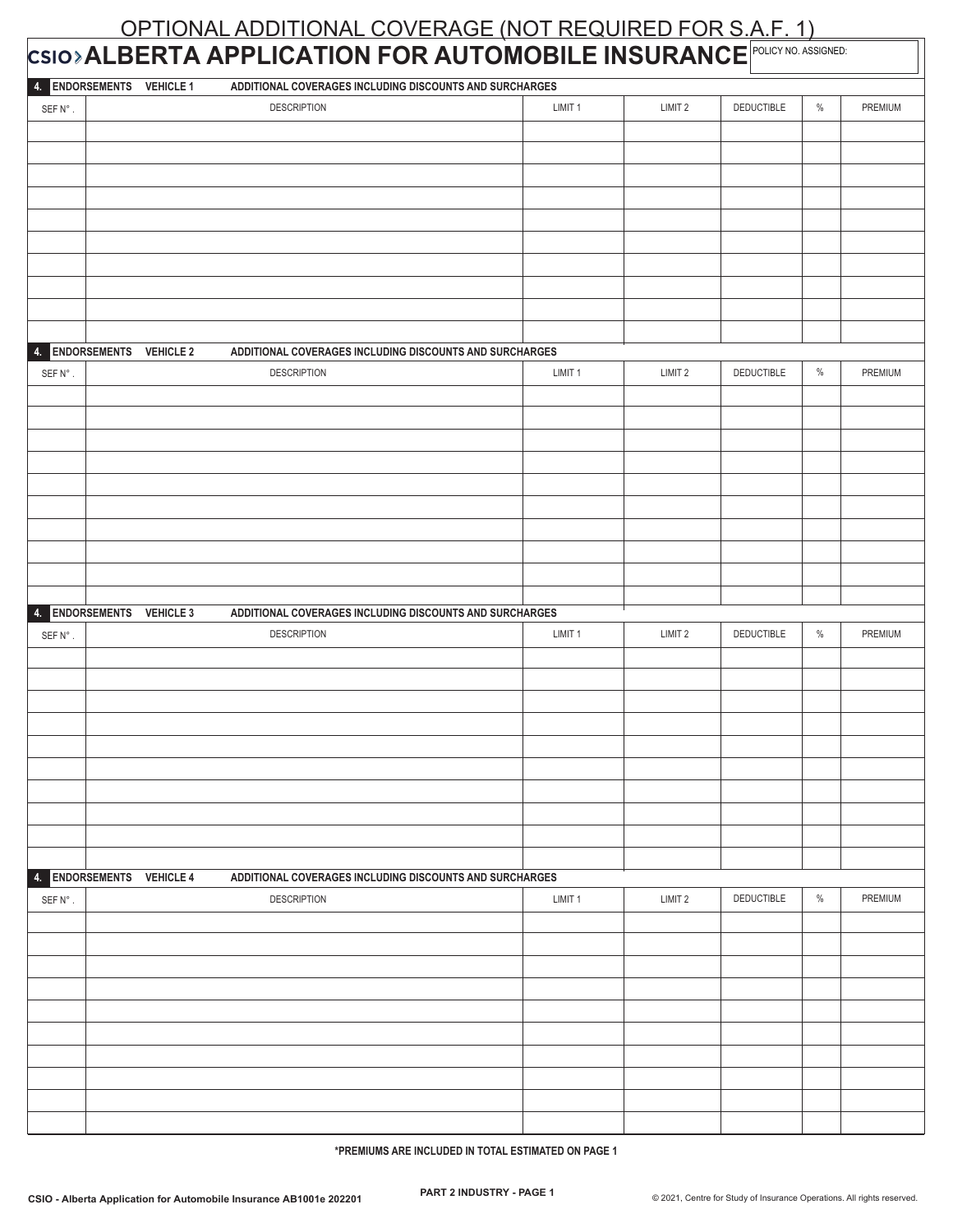## OPTIONAL (NOT REQUIRED FOR S.A.F. 1)

SIO<sup>></sup>**ALBERTA APPLICATION FOR AUTOMOBILE INSURANCE** POLICY NO. ASSIGNED:

 $\mathsf{I}$ 

|                |                                                        |                                     |            |                                                     |                                                                                                                                                         |                 | PART <sub>2</sub> |           |                                                                                                                                                                                                |                 |      |                        |                                   |                |             |                                     |                                                                        |
|----------------|--------------------------------------------------------|-------------------------------------|------------|-----------------------------------------------------|---------------------------------------------------------------------------------------------------------------------------------------------------------|-----------------|-------------------|-----------|------------------------------------------------------------------------------------------------------------------------------------------------------------------------------------------------|-----------------|------|------------------------|-----------------------------------|----------------|-------------|-------------------------------------|------------------------------------------------------------------------|
| 14.            |                                                        |                                     |            |                                                     | ADDITIONAL INFORMATION FOR DRIVERS SHOWN IN ITEM 5.                                                                                                     |                 |                   |           |                                                                                                                                                                                                |                 |      |                        |                                   |                |             |                                     |                                                                        |
| Driver         | NAME (as shown on Driver's Licence)                    |                                     |            |                                                     |                                                                                                                                                         |                 |                   |           |                                                                                                                                                                                                |                 |      | <b>DRIVER TRAINING</b> |                                   | <b>SEX</b>     |             | <b>MARITAL</b>                      | <b>RELATIONSHIP</b>                                                    |
| <u>No.</u>     |                                                        |                                     |            |                                                     |                                                                                                                                                         |                 |                   |           |                                                                                                                                                                                                |                 |      |                        | DATE COMPLETED  TYPE              |                |             | <b>STATUS</b>                       | TO APPLICANT                                                           |
| $\overline{1}$ |                                                        |                                     |            |                                                     |                                                                                                                                                         |                 |                   |           |                                                                                                                                                                                                |                 |      |                        |                                   |                |             |                                     |                                                                        |
| 2              |                                                        |                                     |            |                                                     |                                                                                                                                                         |                 |                   |           |                                                                                                                                                                                                |                 |      |                        |                                   |                |             |                                     |                                                                        |
| 3              |                                                        |                                     |            |                                                     |                                                                                                                                                         |                 |                   |           |                                                                                                                                                                                                |                 |      |                        |                                   |                |             |                                     |                                                                        |
| $\overline{4}$ |                                                        |                                     |            |                                                     |                                                                                                                                                         |                 |                   |           |                                                                                                                                                                                                |                 |      |                        |                                   |                |             |                                     |                                                                        |
| Driver         |                                                        |                                     |            |                                                     | CONVICTION                                                                                                                                              |                 |                   |           | AT FAULT<br>CLAIM %                                                                                                                                                                            |                 |      |                        |                                   |                |             | <b>DISCOUNT %</b><br><b>APPLIED</b> |                                                                        |
| No.            | DATE OF MVR                                            | CODE                                | $\%$       |                                                     | $S/C$ %<br><b>DESCRIPTION</b>                                                                                                                           | CODE            | $\%$              |           | <b>DESCRIPTION</b>                                                                                                                                                                             |                 | CODE | $\%$                   |                                   |                |             | <b>DESCRIPTION</b>                  |                                                                        |
| $\mathbf{1}$   |                                                        |                                     |            |                                                     |                                                                                                                                                         |                 |                   |           |                                                                                                                                                                                                |                 |      |                        |                                   |                |             |                                     |                                                                        |
| 2              |                                                        |                                     |            |                                                     |                                                                                                                                                         |                 |                   |           |                                                                                                                                                                                                |                 |      |                        |                                   |                |             |                                     |                                                                        |
|                |                                                        |                                     |            |                                                     |                                                                                                                                                         |                 |                   |           |                                                                                                                                                                                                |                 |      |                        |                                   |                |             |                                     |                                                                        |
| 3              |                                                        |                                     |            |                                                     |                                                                                                                                                         |                 |                   |           |                                                                                                                                                                                                |                 |      |                        |                                   |                |             |                                     |                                                                        |
| 4              |                                                        |                                     |            |                                                     |                                                                                                                                                         |                 |                   |           |                                                                                                                                                                                                |                 |      |                        |                                   |                |             |                                     |                                                                        |
| 15.            |                                                        | <b>NAME AND ADDRESS OF EMPLOYER</b> |            |                                                     |                                                                                                                                                         |                 |                   |           |                                                                                                                                                                                                |                 |      |                        |                                   |                |             |                                     | DATE HIRED                                                             |
| Driver<br>No.  |                                                        |                                     |            | <b>NAME</b>                                         |                                                                                                                                                         |                 |                   |           | <b>ADDRESS</b>                                                                                                                                                                                 |                 |      |                        |                                   |                |             |                                     |                                                                        |
| $\overline{1}$ |                                                        |                                     |            |                                                     |                                                                                                                                                         |                 |                   |           |                                                                                                                                                                                                |                 |      |                        |                                   |                |             |                                     |                                                                        |
| $\overline{2}$ |                                                        |                                     |            |                                                     |                                                                                                                                                         |                 |                   |           |                                                                                                                                                                                                |                 |      |                        |                                   |                |             |                                     |                                                                        |
|                |                                                        |                                     |            |                                                     |                                                                                                                                                         |                 |                   |           |                                                                                                                                                                                                |                 |      |                        |                                   |                |             |                                     |                                                                        |
| 3              |                                                        |                                     |            |                                                     |                                                                                                                                                         |                 |                   |           |                                                                                                                                                                                                |                 |      |                        |                                   |                |             |                                     |                                                                        |
| $\overline{4}$ |                                                        |                                     |            |                                                     |                                                                                                                                                         |                 |                   |           |                                                                                                                                                                                                |                 |      |                        |                                   |                |             |                                     |                                                                        |
| 16(A)          |                                                        |                                     |            |                                                     |                                                                                                                                                         |                 |                   |           | LIST ALL RESIDENTS OF HOUSEHOLD OR EMPLOYEES IN THE BUSINESS NOT ALREADY LISTED IN ITEMS 5 AND 14 (PROVIDING ALL APPLICABLE DATA).                                                             |                 |      |                        |                                   |                |             |                                     | 16 (B). NON-LICENSED<br><b>RESIDENT?</b>                               |
| Driver         |                                                        |                                     |            | FULL NAME                                           |                                                                                                                                                         |                 | <b>BIRTHDATE</b>  |           | DRIVER'S LICENCE NUMBER                                                                                                                                                                        |                 |      |                        |                                   | OWN A VEHICLE? |             |                                     |                                                                        |
| No.            |                                                        |                                     |            |                                                     |                                                                                                                                                         |                 |                   |           |                                                                                                                                                                                                | (if applicable) |      |                        |                                   |                |             |                                     |                                                                        |
| 1              |                                                        |                                     |            |                                                     |                                                                                                                                                         |                 |                   |           |                                                                                                                                                                                                |                 |      |                        |                                   |                |             |                                     |                                                                        |
|                |                                                        |                                     |            |                                                     |                                                                                                                                                         |                 |                   |           |                                                                                                                                                                                                |                 |      |                        |                                   |                |             |                                     |                                                                        |
| 2              |                                                        |                                     |            |                                                     |                                                                                                                                                         |                 |                   |           |                                                                                                                                                                                                |                 |      |                        |                                   |                |             |                                     |                                                                        |
| 3              |                                                        |                                     |            |                                                     |                                                                                                                                                         |                 |                   |           |                                                                                                                                                                                                |                 |      |                        |                                   |                |             |                                     |                                                                        |
| $\overline{4}$ |                                                        |                                     |            |                                                     |                                                                                                                                                         |                 |                   |           |                                                                                                                                                                                                |                 |      |                        |                                   |                |             |                                     |                                                                        |
| 17.            |                                                        | IS VEHICLE USED FOR CAR POOLS       |            |                                                     | 18.<br><b>FUEL IF NOT POWERED</b>                                                                                                                       |                 | 19.               |           | IS THERE ANY UNREPAIRED                                                                                                                                                                        | 20.             |      |                        |                                   |                |             |                                     | DESCRIBE AND GIVE VALUE FOR ANY SPECIAL EQUIPMENT                      |
|                |                                                        | OR SHARE-THE-RIDE ARRANGEMENTS?     |            | Frequency                                           | BY GAS OR DIESEL                                                                                                                                        |                 |                   |           | <b>DAMAGE INCLUDING DAMAGE</b>                                                                                                                                                                 |                 |      |                        | <b>AND/OR CUSTOM PAINT FINISH</b> |                |             |                                     |                                                                        |
| Vehicle<br>No. | Yes/No                                                 | No. of<br>Passengers                | # of times | per                                                 | <b>ENGINE</b>                                                                                                                                           |                 |                   | TO GLASS? |                                                                                                                                                                                                | Value           |      | Describe               |                                   |                |             |                                     |                                                                        |
| $\overline{1}$ |                                                        |                                     |            |                                                     |                                                                                                                                                         |                 |                   |           |                                                                                                                                                                                                |                 |      |                        |                                   |                |             |                                     |                                                                        |
|                |                                                        |                                     |            |                                                     |                                                                                                                                                         |                 |                   |           |                                                                                                                                                                                                |                 |      |                        |                                   |                |             |                                     |                                                                        |
| $\overline{2}$ |                                                        |                                     |            |                                                     |                                                                                                                                                         |                 |                   |           |                                                                                                                                                                                                |                 |      |                        |                                   |                |             |                                     |                                                                        |
| 3              |                                                        |                                     |            |                                                     |                                                                                                                                                         |                 |                   |           |                                                                                                                                                                                                |                 |      |                        |                                   |                |             |                                     |                                                                        |
| 4              |                                                        |                                     |            |                                                     |                                                                                                                                                         |                 |                   |           |                                                                                                                                                                                                |                 |      |                        |                                   |                |             |                                     |                                                                        |
| 21.            |                                                        |                                     |            |                                                     | PROVIDE DETAILS OF VEHICLE ANTI-THEFT DEVICE. (IF APPLICABLE)                                                                                           |                 | 22.               |           | IF APPLICANT HAS CHANGED ADDRESS WITHIN THE LAST THREE YEARS,<br><b>PROVIDE PREVIOUS ADDRESS</b>                                                                                               |                 |      |                        |                                   |                |             |                                     |                                                                        |
| Vehicle        | Device                                                 |                                     |            | Device                                              |                                                                                                                                                         | <b> Product</b> |                   |           |                                                                                                                                                                                                |                 |      |                        |                                   |                |             |                                     |                                                                        |
| No.            | Type                                                   |                                     |            | Characteristics                                     |                                                                                                                                                         | Code            |                   |           |                                                                                                                                                                                                |                 |      |                        |                                   |                |             |                                     |                                                                        |
| $\mathbf{1}$   |                                                        |                                     |            |                                                     |                                                                                                                                                         |                 |                   |           |                                                                                                                                                                                                |                 |      |                        |                                   |                |             |                                     |                                                                        |
| $\overline{2}$ |                                                        |                                     |            |                                                     |                                                                                                                                                         |                 |                   |           |                                                                                                                                                                                                |                 |      |                        |                                   |                |             |                                     |                                                                        |
| 3              |                                                        |                                     |            |                                                     |                                                                                                                                                         |                 | 23.               |           | TOTAL NUMBER OF PRIVATE PASSENGER VEHICLES IN HOUSEHOLD INCLUDING THOSE                                                                                                                        |                 |      |                        |                                   |                |             |                                     |                                                                        |
| $\overline{4}$ |                                                        |                                     |            |                                                     |                                                                                                                                                         |                 |                   |           | ALREADY LISTED #______________                                                                                                                                                                 |                 |      |                        |                                   |                |             |                                     |                                                                        |
|                |                                                        |                                     |            |                                                     |                                                                                                                                                         |                 |                   |           |                                                                                                                                                                                                |                 |      |                        |                                   |                |             |                                     |                                                                        |
| 24.            | <b>REMARKS</b>                                         |                                     |            |                                                     |                                                                                                                                                         |                 |                   |           |                                                                                                                                                                                                |                 |      |                        |                                   |                |             |                                     |                                                                        |
|                |                                                        |                                     |            |                                                     |                                                                                                                                                         |                 |                   |           |                                                                                                                                                                                                |                 |      |                        |                                   |                |             |                                     |                                                                        |
| 25.            |                                                        | <b>REPORT OF BROKER/AGENT</b>       |            |                                                     |                                                                                                                                                         |                 |                   |           |                                                                                                                                                                                                |                 |      |                        |                                   |                |             |                                     |                                                                        |
|                |                                                        |                                     |            |                                                     |                                                                                                                                                         |                 |                   |           |                                                                                                                                                                                                |                 |      |                        |                                   |                |             |                                     |                                                                        |
|                | Have you bound this risk? □ YES □ NO                   |                                     |            |                                                     | Is this business new to your office? $\Box$ YES $\Box$ NO                                                                                               |                 |                   |           | Motor vehicle liability insurance card issued?                                                                                                                                                 |                 |      |                        | $\Box$ TEMPORARY $\Box$ PERMANENT |                |             |                                     | NONE                                                                   |
|                | How long have you known                                |                                     |            |                                                     |                                                                                                                                                         |                 |                   |           |                                                                                                                                                                                                |                 |      |                        |                                   |                |             |                                     |                                                                        |
|                |                                                        |                                     |            |                                                     |                                                                                                                                                         |                 |                   |           |                                                                                                                                                                                                |                 |      |                        |                                   |                |             |                                     |                                                                        |
|                | Provide Applicant's email address if applicable. _____ |                                     |            |                                                     |                                                                                                                                                         |                 |                   |           |                                                                                                                                                                                                |                 |      |                        |                                   |                |             |                                     |                                                                        |
|                |                                                        |                                     |            |                                                     |                                                                                                                                                         |                 |                   |           |                                                                                                                                                                                                |                 |      |                        |                                   |                |             |                                     |                                                                        |
|                | If yes, give particulars -                             |                                     |            |                                                     |                                                                                                                                                         |                 |                   |           |                                                                                                                                                                                                |                 |      |                        |                                   |                |             |                                     |                                                                        |
|                |                                                        |                                     |            |                                                     |                                                                                                                                                         |                 |                   |           |                                                                                                                                                                                                |                 |      |                        |                                   |                |             |                                     |                                                                        |
|                |                                                        |                                     |            |                                                     | Are there any special circumstances concerning this application which the company should know? □ YES □ NO If yes, give particulars                      |                 |                   |           |                                                                                                                                                                                                |                 |      |                        |                                   |                |             |                                     |                                                                        |
|                |                                                        |                                     |            |                                                     |                                                                                                                                                         |                 |                   |           |                                                                                                                                                                                                |                 |      |                        |                                   |                |             |                                     |                                                                        |
|                |                                                        |                                     |            |                                                     | Is this risk eligible for the residual market, but being placed in the regular market under the take-all-comers rule? JYES JNO If yes, give particulars |                 |                   |           |                                                                                                                                                                                                |                 |      |                        |                                   |                |             |                                     |                                                                        |
|                |                                                        |                                     |            |                                                     | Was the Supplementary Market Availability Plan (SMAP) accessed to place this risk? $\Box$ YES $\Box$ NO                                                 |                 |                   |           | If yes, provide "map" reference number:                                                                                                                                                        |                 |      |                        |                                   |                |             |                                     |                                                                        |
| 26.            |                                                        | <b>BROKER/AGENT DECLARATION</b>     |            |                                                     |                                                                                                                                                         |                 |                   |           |                                                                                                                                                                                                |                 |      |                        |                                   |                |             |                                     |                                                                        |
|                |                                                        |                                     |            |                                                     |                                                                                                                                                         |                 |                   |           | I CONFIRM THAT I HAVE READ TO THE APPLICANT THE CONSENT PROVISION IN ITEM 13 OF THE APPLICATION FORM AND THE APPLICANT HAS DECLARED THEIR CONSENT AND FURTHER DECLARES THAT THEY HAVE OBTAINED |                 |      |                        |                                   |                |             |                                     |                                                                        |
|                |                                                        |                                     |            | THE CONSENT OF THE LISTED DRIVERS FOR THIS PURPOSE. |                                                                                                                                                         |                 |                   |           |                                                                                                                                                                                                |                 |      |                        |                                   |                |             |                                     |                                                                        |
|                | <b>BROKER/AGENT NAME</b>                               |                                     |            |                                                     |                                                                                                                                                         |                 |                   |           | BROKER/AGENT SIGNATURE                                                                                                                                                                         |                 |      |                        |                                   |                | <b>DATE</b> |                                     |                                                                        |
|                |                                                        |                                     |            |                                                     | CSIO - Alberta Application for Automobile Insurance AB1001e 202201                                                                                      |                 |                   |           | PART 2 INDUSTRY - PAGE 2                                                                                                                                                                       |                 |      |                        |                                   |                |             |                                     | @ 2021, Centre for Study of Insurance Operations. All rights reserved. |
|                |                                                        |                                     |            |                                                     |                                                                                                                                                         |                 |                   |           |                                                                                                                                                                                                |                 |      |                        |                                   |                |             |                                     |                                                                        |